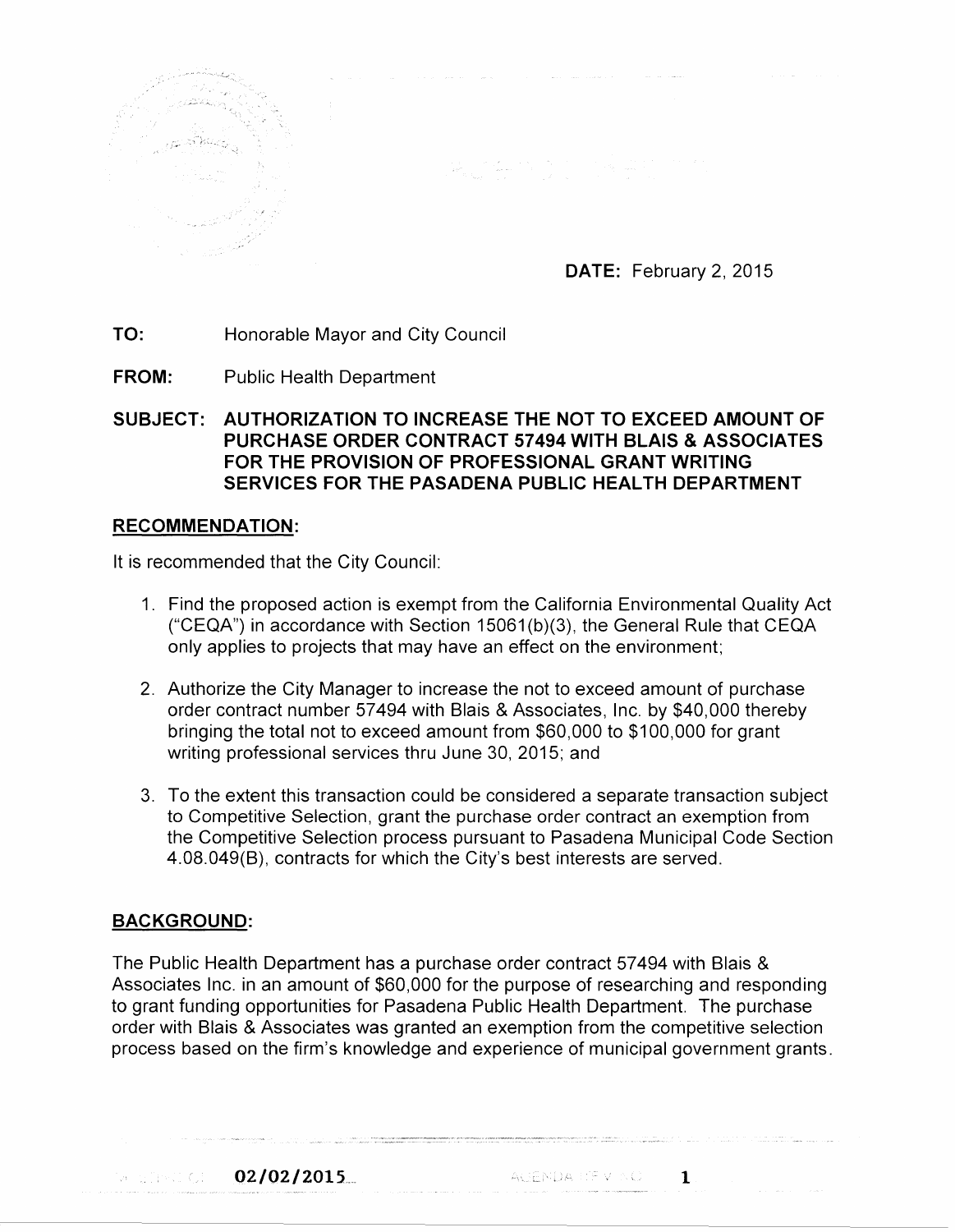The return on investment with Blais & Associates Inc. to date is 30:1. Recently, Blais & Associates Inc. was successful in working with PPHD staff to obtain \$3,653,753 in new funding through the grants listed below.

- 1. Centers for Disease Control & Prevention REACH (Racial and Ethnic Approaches to Community Health) Grant to implement tobacco education activities in Northwest Pasadena for \$1,500,000.
- 2. Health and Human Services, Substance Abuse and Mental Health Services Administration System of Care Expansion Implementation Grant for \$2,003,753.
- 3. The California Wellness Foundation for \$150,000 to fund the City of Pasadena Michael D. Antonovich Dental Clinic.

Grant writing services offered by Blais & Associates include researching grant funding opportunities, reaching out to local community foundations for specialized funding, and preparing the full grant application from the initial brainstorming concepts to submitting the full application. These successful grant activities make it possible for the Department to pursue and be credible contenders for competitive grant funding. Consequently, staff is requesting that the City Council approve a \$40,000 increase to the current \$60,000 not to exceed amount of the purchase order contract 57494, thereby bringing the new not to exceed amount to \$100,000. Additional funds will allow the Department to pursue 2-3 additional grant opportunities that meet community needs and align with funding goals.

To the extent this could be considered a separate transaction subject to a new competitive selection process, staff is requesting that the City Council find that it is in the best interests of the City to maintain continuity of services by remaining with Blais & Associates Inc.

## **COUNCIL POLICY CONSIDERATION:**

This action by City Council aligns with the City Council's Strategic Plan goal to maintain financial responsibility and stability as well as the Public Health Department's goal to increase and diversify revenue sources.